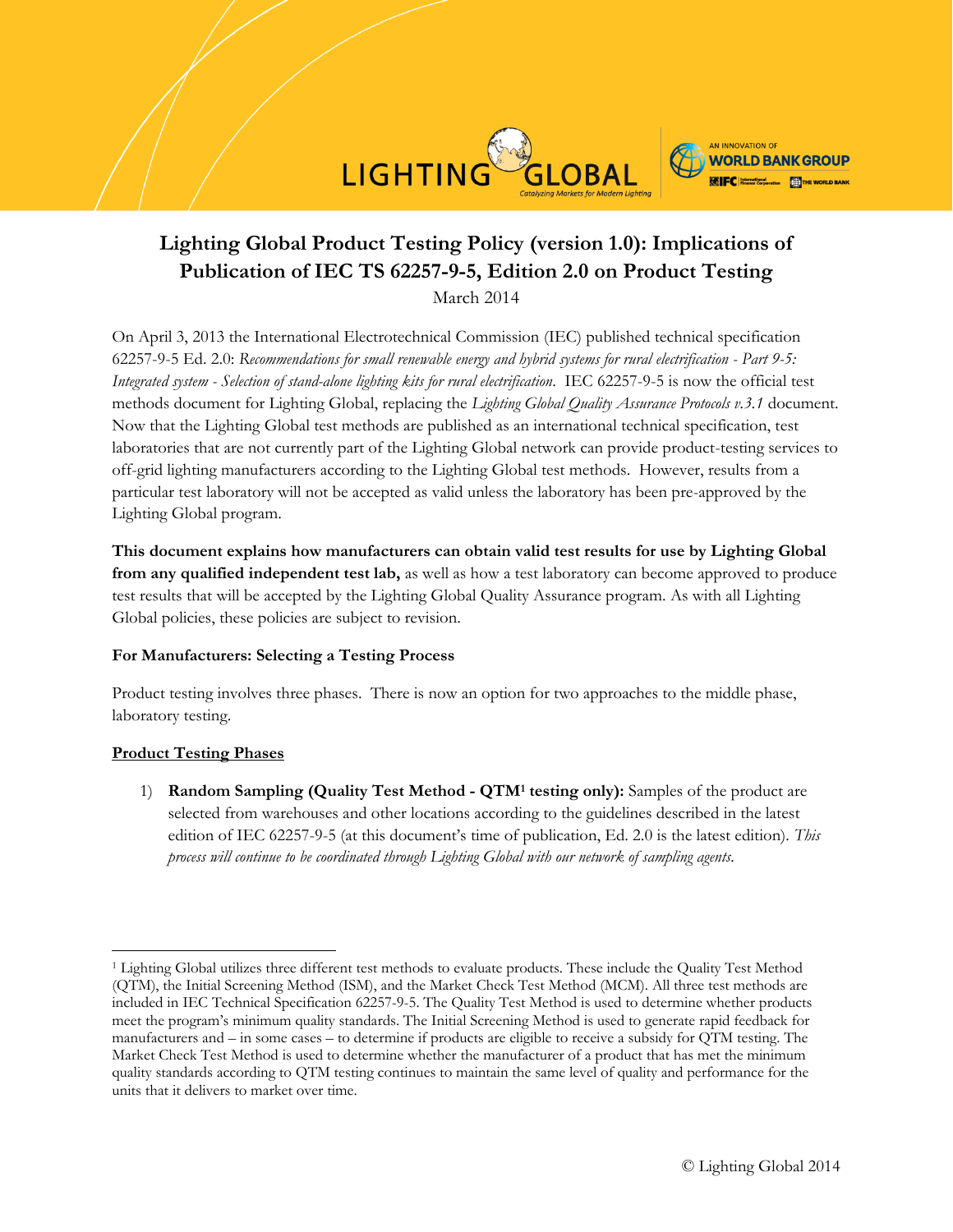- 2) **Laboratory Testing:** The samples are tested according to procedures in the latest edition of IEC 62257-9-5. Off-grid lighting manufacturers now have two options for choosing a test laboratory: a) participating in testing coordinated by Lighting Global, and b) procuring product-testing services from a qualified, independent test laboratory (i.e., not coordinated by Lighting Global). Details on the options are listed below.
- *3)* **Feedback and Support from Lighting Global:** Based on the test results, Lighting Global offers feedback and support to clients ranging from aid in interpreting test reports to issuing Standardized Specifications Sheets. *This support will continue to be offered to clients regardless of which test laboratory option they choose.*

# **Options for Test Laboratory Selection**

**Option 1: Participate in testing that is coordinated by the Lighting Global Quality Assurance (QA) team**. With this option, the off-grid lighting manufacturer contracts with Lighting Global directly to pay for the testing services and the testing will be carried out at one of the approved test laboratories listed on the Lighting Global Product Testing webpage.<sup>2</sup> The test laboratories listed on the webpage have a history of conducting testing for the Lighting Global program and have been approved by the program to conduct tests using the procedures in the latest edition of IEC 62257-9-5. Products tested using this option are batched together to reduce the cost of testing, which occasionally introduces short delays for particular products if others in the batch create a bottleneck.

**Option 2: Procure product-testing services independently** (i.e., not in a Lighting Global test batch). With this option, the off-grid lighting manufacturer contracts directly with the test laboratory, including negotiating on price. It is important to ensure that the test laboratory has been approved to conduct testing by Lighting Global *prior to the testing commencing*. To become approved, the test laboratory must meet the requirements in Table 1 or the test laboratory must be listed on the Lighting Global Product Testing webpage. <sup>2</sup> In addition, Table 1 lists specific random sampling guidelines for QTM testing that must be met in order for the test results to be considered valid. Finally, both the manufacturer and the test laboratory will need to sign a document confirming that no conflicts of interest (financial or otherwise) or the appearance thereof exist between the manufacturer and the test laboratory.

 $\overline{\phantom{a}}$ <sup>2</sup> <http://www.lightingglobal.org/activities/qa/testing/>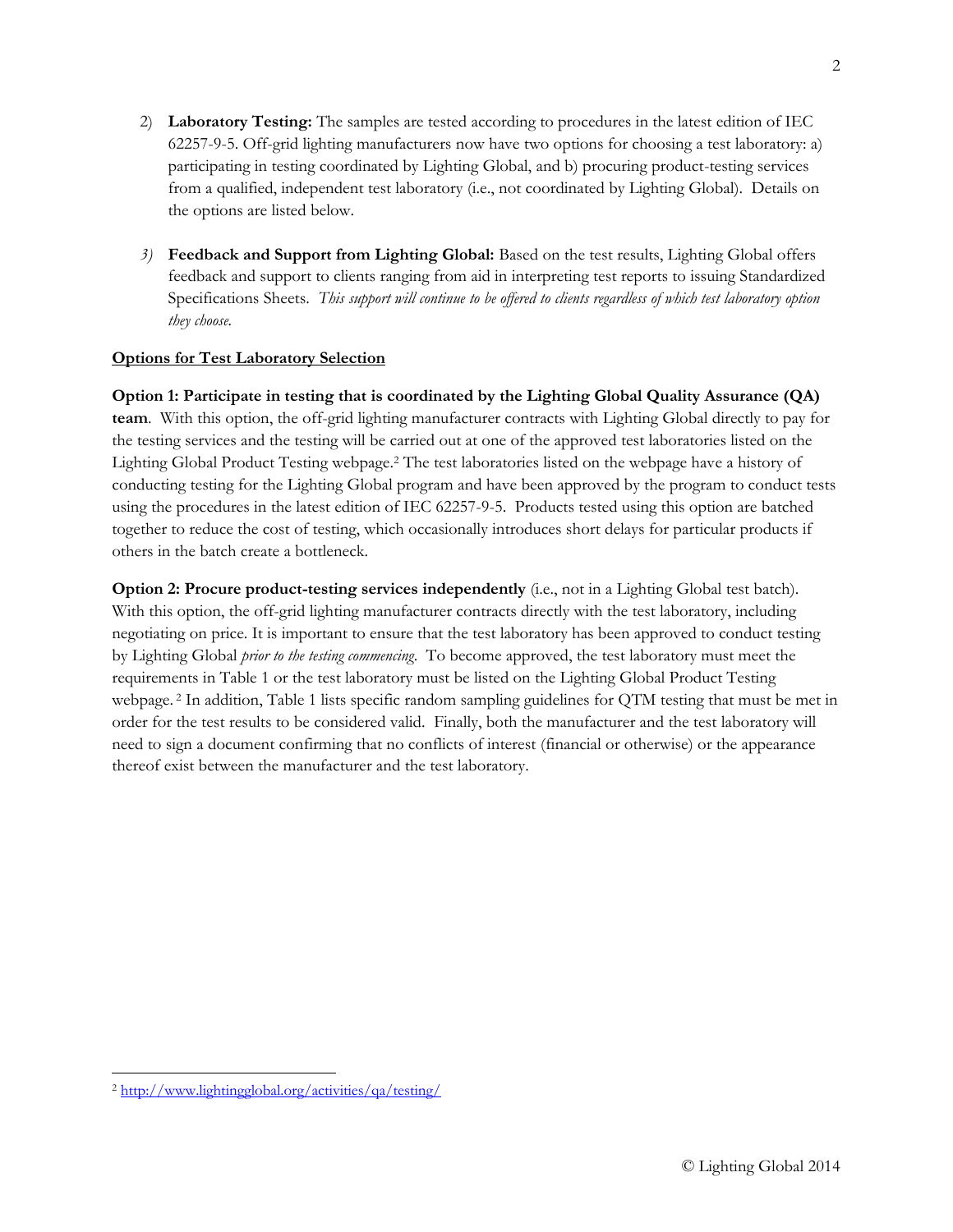|                                                           | <b>Quality Test Method (QTM)</b>                                                                                                                                                                                                                                                  | <b>Initial Screening Method (ISM)</b>                                                                                           |
|-----------------------------------------------------------|-----------------------------------------------------------------------------------------------------------------------------------------------------------------------------------------------------------------------------------------------------------------------------------|---------------------------------------------------------------------------------------------------------------------------------|
| Laboratory<br>accreditation<br>requirements               | Laboratory has completed the Independent Test<br>Laboratory application process, and the Lighting<br>Global Quality Assurance team has confirmed                                                                                                                                  | Laboratory meets QTM requirement<br>OR.                                                                                         |
|                                                           | that the lab meets the requirements to conduct<br>tests that will be accepted by the Lighting Global<br>Quality Assurance Program as specified below.                                                                                                                             | Laboratory is currently participating in the<br>Lighting Global round robin testing<br>framework and producing accurate results |
| Sampling<br>requirements                                  | Random sampling must be conducted by an<br>agent of Lighting Global. The sampling<br>procedure is described in the latest edition of<br>IEC 62257-9-5. Please contact Lighting Global<br>quality assurance at <b>testing@lightingglobal.org</b> to<br>coordinate sampling events. | No requirement                                                                                                                  |
| Confirmation<br>of absence of<br>conflicts of<br>interest | The manufacturer and the test laboratory will need to sign a document confirming that no<br>conflicts of interest (financial or otherwise) or the appearance thereof exist between the<br>manufacturer and the test laboratory.                                                   |                                                                                                                                 |

#### **Table 1. Criteria for independent test labs to produce valid test results for use by Lighting Global.**

With these criteria in mind, it is important for an off-grid lighting manufacturer to ensure a particular test laboratory is approved by Lighting Global *before* the test laboratory is hired. The manufacturer can send an inquiry to the Lighting Global QA team to verify if a particular test laboratory meets the requirements to provide testing services, and if it has not yet been approved, the test laboratory will need to follow the application processes discussed in the following section. Furthermore, in the case of QTM testing, once the manufacturer has selected a test laboratory that meets the requirements, the manufacturer must contact the Lighting Global QA team to coordinate the random sampling. Lighting Global will pay for the random sampling, but the manufacturer is responsible for shipping the product samples to the test laboratory (this responsibility includes all costs associated with the shipping process, including any import duties, taxes, and other fees). Random sampling is not a requirement for ISM testing. At the completion of testing, if the manufacturer wishes to submit a product's test results to qualify for feedback and/or support from Lighting Global and its affiliate programs, the manufacturer should instruct *the test laboratory* to submit the test results to Lighting Global (test reports provided directly by the manufacturer will not be considered valid).

### **For Test Laboratories: How to Qualify to Produce Results for Lighting Global**

With the QTM and ISM test procedures published in IEC 62257-9-5, Ed. 2.0 (and later editions, as they become available), independent test laboratories (i.e., test laboratories outside of the Lighting Global network) now have the ability to produce valid test results for use by Lighting Global. However, whether or not a particular test laboratory qualifies to produce valid test results for Lighting Global according to the procedures in the latest edition of IEC 62257-9-5 is dependent on the criteria listed in Table 1.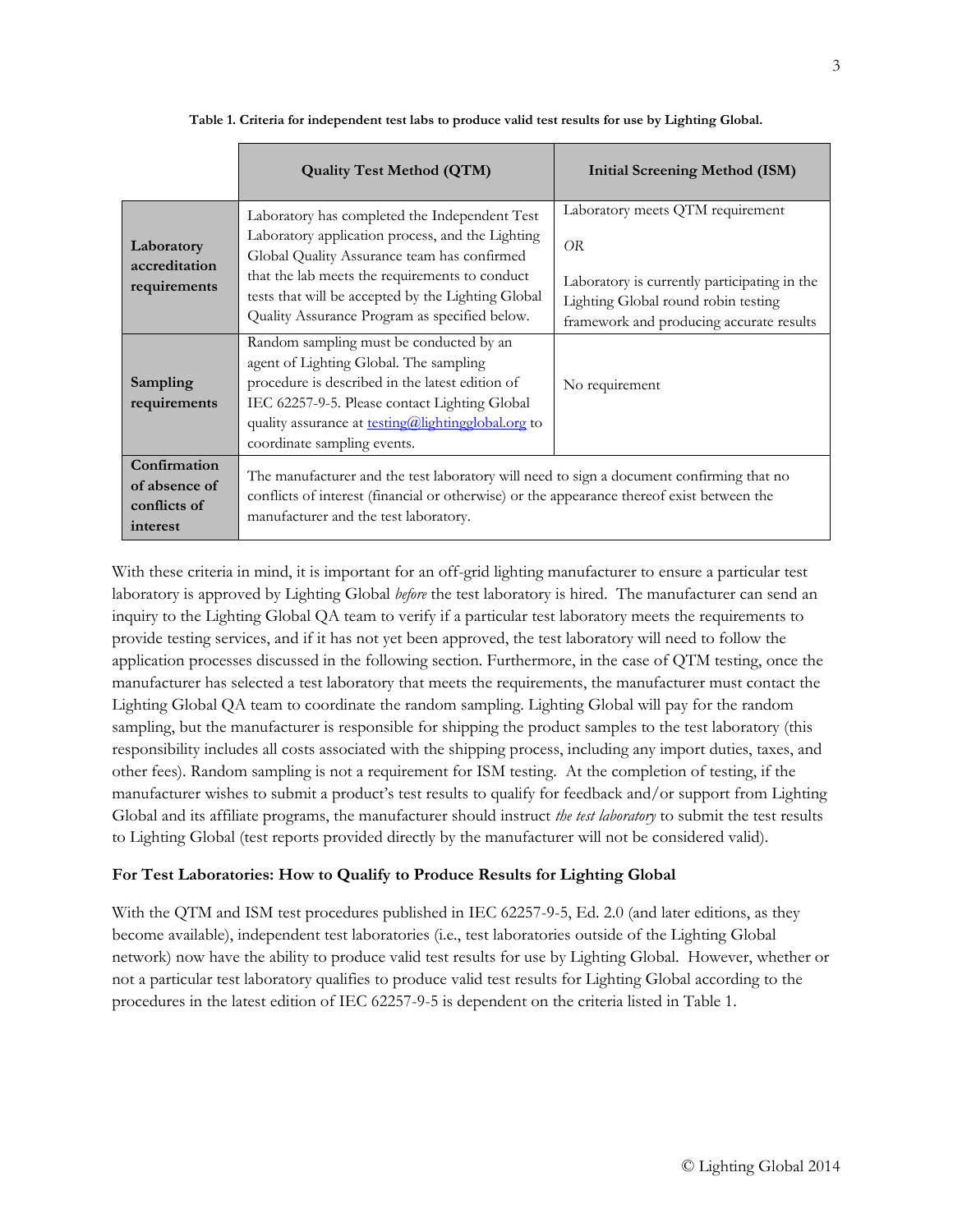**Independent test laboratories that intend to perform QTM testing** (possibly in addition to ISM testing) for off-grid lighting manufacturers must contact the Lighting Global QA team [\(testing@lightingglobal.org\)](mailto:testing@lightingglobal.org) to obtain the Independent Test Laboratory application. This application will require the interested test laboratory to submit the following, at a minimum, for consideration:

- **Curricula vitae for all laboratory personnel** that will be involved in testing, as well as a description of the particular tests each person will be involved in;
- A **list of all equipment** that will be used in testing, and the associated specifications sheets for each unique piece of equipment; *and*
- Documentation proving the lab holds the **appropriate accreditation(s)** to conduct QTM tests (see Table 2).

| <b>Primary Qualification Pathway</b>                                                            | <b>Alternate Qualification Pathway</b>                                                                                                                                                                                                                                                                                                                                           |
|-------------------------------------------------------------------------------------------------|----------------------------------------------------------------------------------------------------------------------------------------------------------------------------------------------------------------------------------------------------------------------------------------------------------------------------------------------------------------------------------|
| ISO 17025 accreditation to<br>conduct tests according to the<br>latest edition of IEC 62257-9-5 | • ISO 17025 accreditation to conduct tests<br>according to LM-79, or equivalent;*<br>• ISO 17025 accreditation to conduct tests<br>according to IEC 61215 and IEC 61646,<br>or equivalent;* and<br>• Proof of staff experience and equipment<br>capacity to successfully conduct battery<br>tests and evaluations of electronic circuits<br>as per the methods in IEC 62257-9-5. |

### **Table 2. Qualification pathways for independent test laboratories**

**\*Note:** Test laboratories may submit documentation for what they consider to be an equivalent accreditation, but the final determination of whether a particular accreditation is satisfactory rests with the Lighting Global Quality Assurance team.

Once the application is submitted, the Lighting Global QA team will review the application materials and determine if the test laboratory (i.e., applicant) is eligible to conduct QTM tests according to the latest edition of IEC 62257-9-5 for use by the Lighting Global program. If the test laboratory is approved, Lighting Global will expect the test laboratory to:

- Submit the product test result(s) to the Lighting Global QA team in the format specified by Lighting Global after testing is completed (in cases where manufacturers want their product's test results to be considered by the Lighting Global Quality Assurance program);
- Answer any questions related to the test report for the product and provide supporting raw test data to the Lighting Global QA team, as necessary;
- Participate in the Lighting Global round robin testing framework (the laboratory will not need to conduct more than four (4) individual round robin tests in a calendar year); *and*
- Submit the Independent Test Laboratory application (along with all supporting materials) every two years.